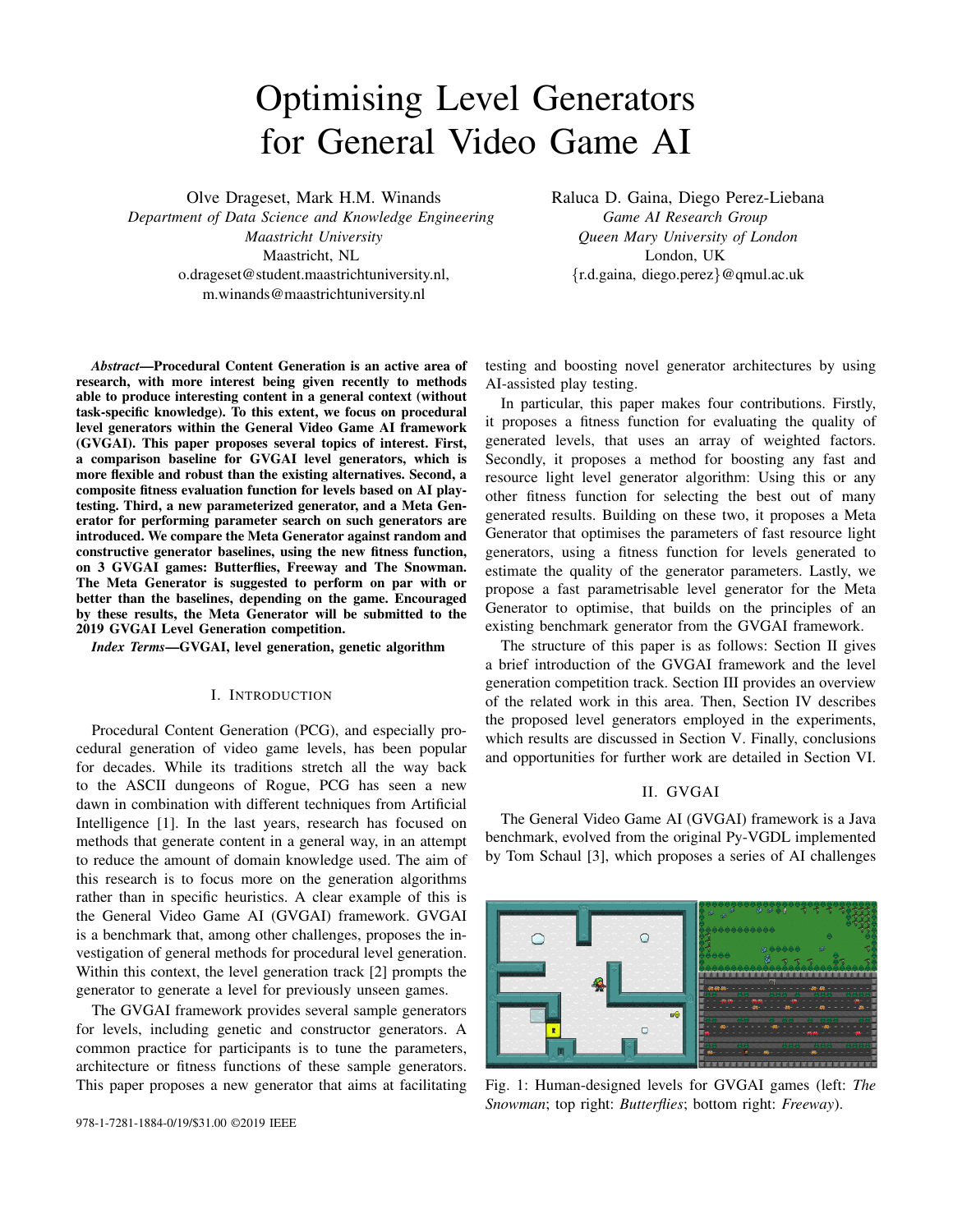| Www.www.www.ww                          | $\mathbf{1}$ | www.www.www.www.www.www.www.ww                                                                                                                                                                                                                                                                          |
|-----------------------------------------|--------------|---------------------------------------------------------------------------------------------------------------------------------------------------------------------------------------------------------------------------------------------------------------------------------------------------------|
|                                         |              | $2 \le m, \ldots, m, \ldots, w$ $2 \le m, 1, \ldots, 1, w, \ldots, 0, 0, 0, 0, w$ 000 w                                                                                                                                                                                                                 |
| $3 \le m \le b \le W \ldots c \ldots w$ |              | $3 \text{ w}.1 \ldots \ldots \ldots \ldots \ldots \ldots \text{ w000w}$                                                                                                                                                                                                                                 |
|                                         |              | $4 \le m$ , , , $w \le 4 \le n$ , , 0, , A, , , w000 $w$                                                                                                                                                                                                                                                |
|                                         |              |                                                                                                                                                                                                                                                                                                         |
|                                         |              |                                                                                                                                                                                                                                                                                                         |
|                                         |              | 7 www.www.example.org/ $\frac{7}{2}$ w0.example.org/ $\frac{1}{2}$                                                                                                                                                                                                                                      |
|                                         |              | $8 \le x \le y$ $\le y$ $\le y$ $\le y$ $\le y$ $\le y$ $\le y$ $\le y$ $\le y$ $\le y$ $\le y$ $\le y$ $\le y$ $\le y$ $\le y$ $\le y$ $\le y$ $\le y$ $\le y$ $\le y$ $\le y$ $\le y$ $\le y$ $\le y$ $\le y$ $\le y$ $\le y$ $\le y$ $\le y$ $\le y$ $\le y$ $\le y$ $\le y$ $\le y$ $\le y$ $\le y$ |
|                                         |              | $\mathbb{R}$ w $1, \ldots, h, w$ www.                                                                                                                                                                                                                                                                   |
|                                         |              | $10 \text{ w} \dots \text{w} \text{w} \dots \text{w} \dots \text{w} 10 \text{ w} \dots \dots 0 0 0 0 0 0 0 0 \dots \text{w} 0 \dots 0 \text{w}$                                                                                                                                                         |
|                                         |              |                                                                                                                                                                                                                                                                                                         |

Fig. 2: VGDL levels: *The Snowman* (left), *Butterflies* (right).

around the concept of general game AI. In particular, GVGAI offers a platform for learning, planning and content generation problems in games described in the Video Game Description Language. Each one of the problems have been proposed to the community in the form of competitions [4], [5] and the framework is widely used for research and education [6].

## *A. Games*

The GVGAI framework counts, at the time of writing, more than 180 single and two-player games, with 5 levels each. The games are written in the Video Game Description Language (VGDL), which allows games to be easily created around sprites with certain properties and behaviours and their interactions. These elements are described in VGDL using two files (game and level definition). The game description file is composed of four different *sets*. The *Sprite Set* defines properties for the different entities in the game. The *Interaction Set* describes the effects produced by sprite collisions, such as destroying sprites or causing score changes. The *Termination Set* defines the conditions that lead to an end-game state, determining also if the game is won or lost for the player(s). Finally, the *Level Mapping* specifies the connections between sprites and ascii characters used in the level definition file.

Levels are described in their own ascii files. Each character in a file is mapped to one or more sprites as indicated in the *Level Mapping*. Figure 2 shows examples of VGDL levels representing their initial states. Figure 1 shows the 3 different GVGAI games used in this study. Their variety also shows the complexity and expressiveness that achievable with VGDL:

*The Snowman:* This is a deterministic game in which the player must push different parts of a snowman (body, trunk and head) into a platform, in the natural body to head order. Parts of the level may be locked that can only be opened if the player collects a key. Points are awarded for correctly placing each part of the snowman.

*Butterflies:* This is a stochastic game in which the player must capture as many butterflies as possible before all cocoons in the level are opened, in which case the game is lost (cocoons open on contact with butterflies to create new butterflies). When all butterflies are captured, the game is over and won. All butterflies move at random. Points are awarded for each butterfly captured.

*Freeway:* A version of the original with the same name, this stochastic game puts the player in control of an agent that must cross consecutive roads with incoming traffic. Every time the player gets hit by a vehicle, they lose 1 life (out of 5 available). The player wins if they are able to reach the randomly positioned goal at the other end of the crossings. In contrast to the others, this game has no score, only a victory condition.

# *B. Game-Playing Agents*

The framework exposes an API for planning agents, which includes access to a forward model (FM). This forward model can be used to simulate possible future states of the game when supplied with an action to execute from any state. In the competition setting, each agent has a certain established time to return an action before being disqualified.

GVGAI includes a series of sample controllers to help practitioners in the creation of agents for the benchmarks. Among these controllers, one can find simple ones, like RANDOM (which executes random actions at each time step), DONOTHING, where action NIL (or no-op) is applied at each step, and One Step Lookahead (OSLA). The latter sample controller explores every game state reachable from the current state using the FM, evaluating it with a heuristic that promotes proximity to certain sprites. In this study, DONOTHING and OSLA are 2 of the 3 agents used to evaluate generated levels.

The third controller is YOLOBOT, which is not provided with the framework. Instead, YOLOBOT was a (multiple) competition winner submission developed by Joppen *et al*. [7]. This approach is a combination of two different methods: a heuristic-guided Best First Search used in deterministic games, and a Monte Carlo Tree Search (MCTS; [8]) used for stochastic environments. Used in conjunction with informed priors and rollouts, backtracking and pruning, this agent was able to win three editions of the Single-Player Planning GVGAI competition. The reader is referred to [7] for details.

# *C. GVGAI Level Generation*

The Level Generation track was introduced in 2016 with the objective of proposing a challenge for automatic generation of levels for any game that is given [2]. Participants submit generators that must produce a level for games (unknown a priori) in no more than 5 hours of CPU computation. During this time, the generator can make use of planning agents to play-test potential levels to be returned.

Generators have access to the following game information:

- Avatar sprites, controlled by the player.
- Solid sprites, static in the game.
- Harmful sprites, which kill the player (or can create sprites that would kill the player).
- Collectible sprites, which can be picked up by the player. Other sprites that do not fall in the previous categories.

Additionally, the generator is provided with access to the level mapping, the interaction and termination sets. In return, the generator must provide a 2-dimensional array of characters that forms the level, in the same format as those shown in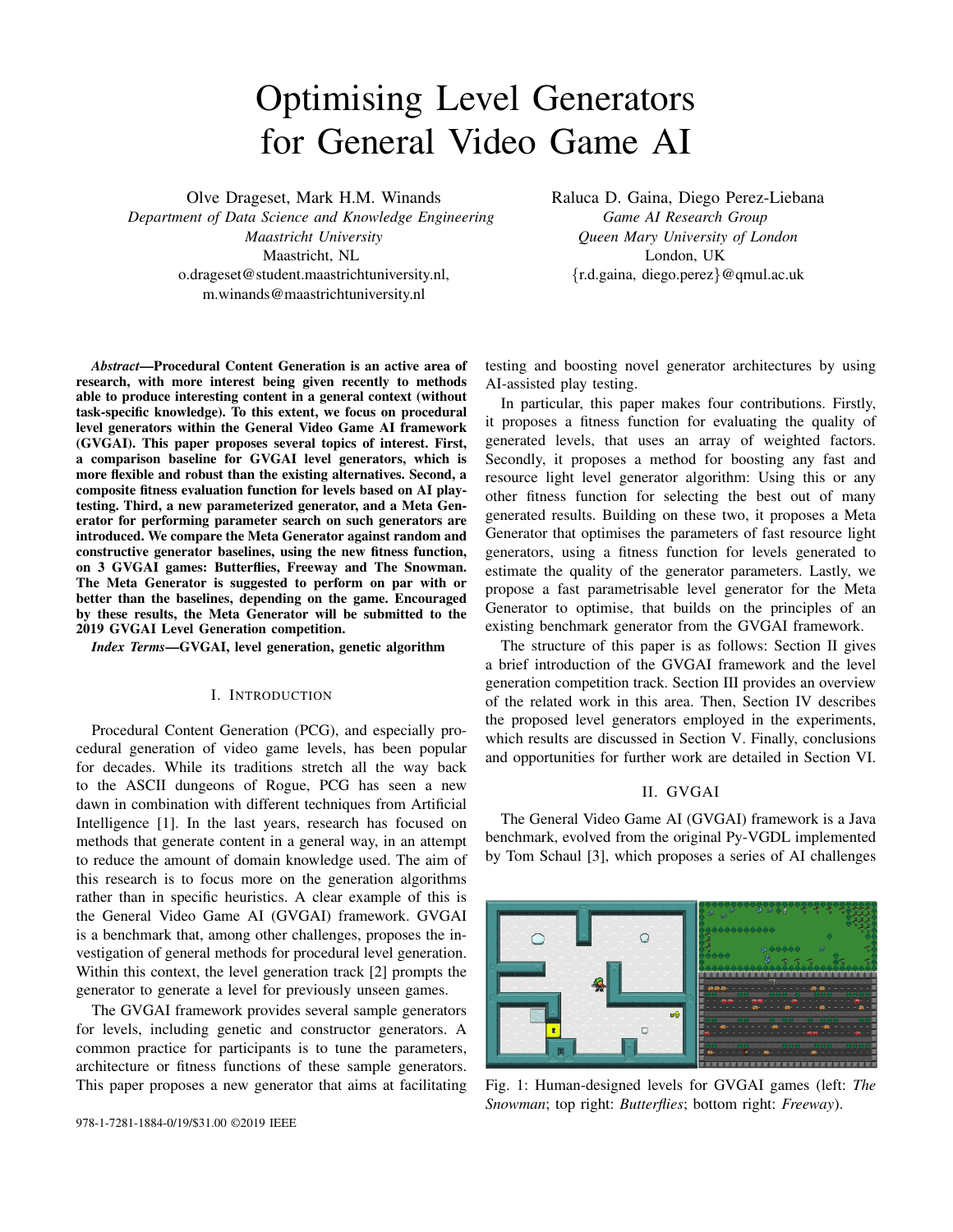Figure 2. The GVGAI Level Generation track was initially proposed in tandem with three distinct level generators [2]:

RANDOM: This generator picks a level size by looking at how many sprite types exist. After surrounding the board in a solid frame, it places at least one of each sprite type on the board. It makes sure to keep around 80% of the space open. If there is additional space left over after these initial constraints are met, the remaining space is filled randomly from the set of sprites. This approach has the advantage that, without looking into the semantics of the sprites, all sprites that are vital for completing the level (goal sprites) are likely to be included in the level. It's also likely that the avatar has space to move.

CONSTRUCTIVE: This generator uses the same level size selection, and includes a frame of static sprites. It also builds connected walls coming out of the frame, while making sure that all open space on the board is connected. This makes for more interesting and deliberate-looking levels for games that rely on labyrinth- and room-like structure. The constructive generator places enemies at a distance from the avatar, to make sure the player doesn't die immediately after spawning. It does not, however, guarantee that all sprites will be used at least once.

GENETIC: This generator initializes a population of levels using the constructive or random generator, before performing evolution using a fitness function. It keeps one population for infeasible levels, and one for feasible levels, that do not mix. The fitness evaluation function is based on two factors, which will be compared to our own proposed fitness function in the methods section.

# III. RELATED WORK

Previous entries to the GVGAI Level Generation competition [2] have not been very effective at creating interesting or even playable levels [6]. However, some approaches do succeed in producing quality results. Neufeld et al. [9] use  $a$  (  $+$  ) evolutionary algorithm to evolve the rules used by an Answer Set Programming (ASP) level generator in GVGAI. These levels are then evaluated using a simulationbased method: the fitness of each level is the difference of average scores obtained by vanilla Monte Carlo Tree Search and a random player. Their results showcase the benefits of the concept, although we identify the computational overhead of translating VGDL games into ASP rules as a drawback, especially in the context of the GVGAI competition. This paper uses a similar approach, compatible with the GVGAI competition and applied to a parameterized random generator.

Four out of six submissions to the GVGAI Level Generation competition are based on evolutionary algorithms, using AI simulations for evaluating generated levels [6], although they have not yet been successful in winning the competition. Given previous promising approaches [9], we focus on improving simulation-based evolutionary methods for this task.

A different approach used in the Level Generation competition is using design patterns within various techniques. Sharif et al. [10] analyse the games in GVGAI to identify interesting design patterns, such as solid sprites often forming rooms (almost fully enclosing a section of a level) or collectible sprites often being placed together. Beaupre et al. [11] later use such design pattern analysis to develop general generators which produce levels inspired by the human designs. They use the sample constructive generator provided with the GVGAI framework to generate an initial population of levels, which are evaluated based on the patterns they contain. This population is then evolved to match the pattern weights extracted from the existing GVGAI corpus of games. A final human evaluation of the resultant level shows preference towards the pattern-based levels. However, there is no indication as to the level quality in terms of playablity. We choose to focus on simulation-based evaluations to take into consideration the impact on player game-play, but we consider design patterns additions as a path for further extending the current work.

Several authors explore the use of Relative Algorithm Performance Profiles (RAPP) [12] to evaluate generated games or levels: the difference in performance between proficient and less skilled players is often seen as an indicator of a game's skill depth, with higher skill depth being a desired quality of generated game content. Nielsen et al. [12] compare the relative performance of seven different agents on a set of VGDL games and their results support the correlation between higher-quality games and a larger difference between good and less-skilled players. More recently, Liu et al. [13] use a similar measure to evolve game parameters instead, with similarly good results. Inspired by positive results, we use this same notion in the fitness function and measure the difference in win rate and score between YOLOBOT [7], a high-performing bot in the GVGAI planning competition, and two simple agents, One-Step Look Ahead (OSLA) and DO NOTHING. See Section II-B for details of agents used in this work.

One of the aspects we consider in this paper is the importance of using the right parameters for the generator. Manuel et al. [14] evolve level generators for Super Mario Bros interactively, with human supervision. They use both a measure of the playablity of generated levels (using simulation-based evaluation) as well as the human preference input in order to evolve better levels. We take a similar approach, while excluding the human factor in order for our method to be compatible with the GVGAI competition and entirely autonomous, while also testing our Meta Generator's performance on several games. While most generator optimizers use fairly simple evolutionary algorithms, Lucas et al. [15] propose a model-based approach for tuning game parameters. Both GVGAI games and agents can be stochastic, which introduces considerable noise in the evaluation. Additionally, simulation-based evaluations are expensive, as (potentially multiple) games have to be run in order to test the quality of the generated solutions. The N-Tuple Bandit Evolutionary Algorithm (NTBEA) is shown to perform well in noisy environments as well as being sample efficient [16], which could lead to better results within the short timespan allowed in the GVGAI competition. NTBEA has further been shown to produce good results when optimising player experience (represented by score curves) in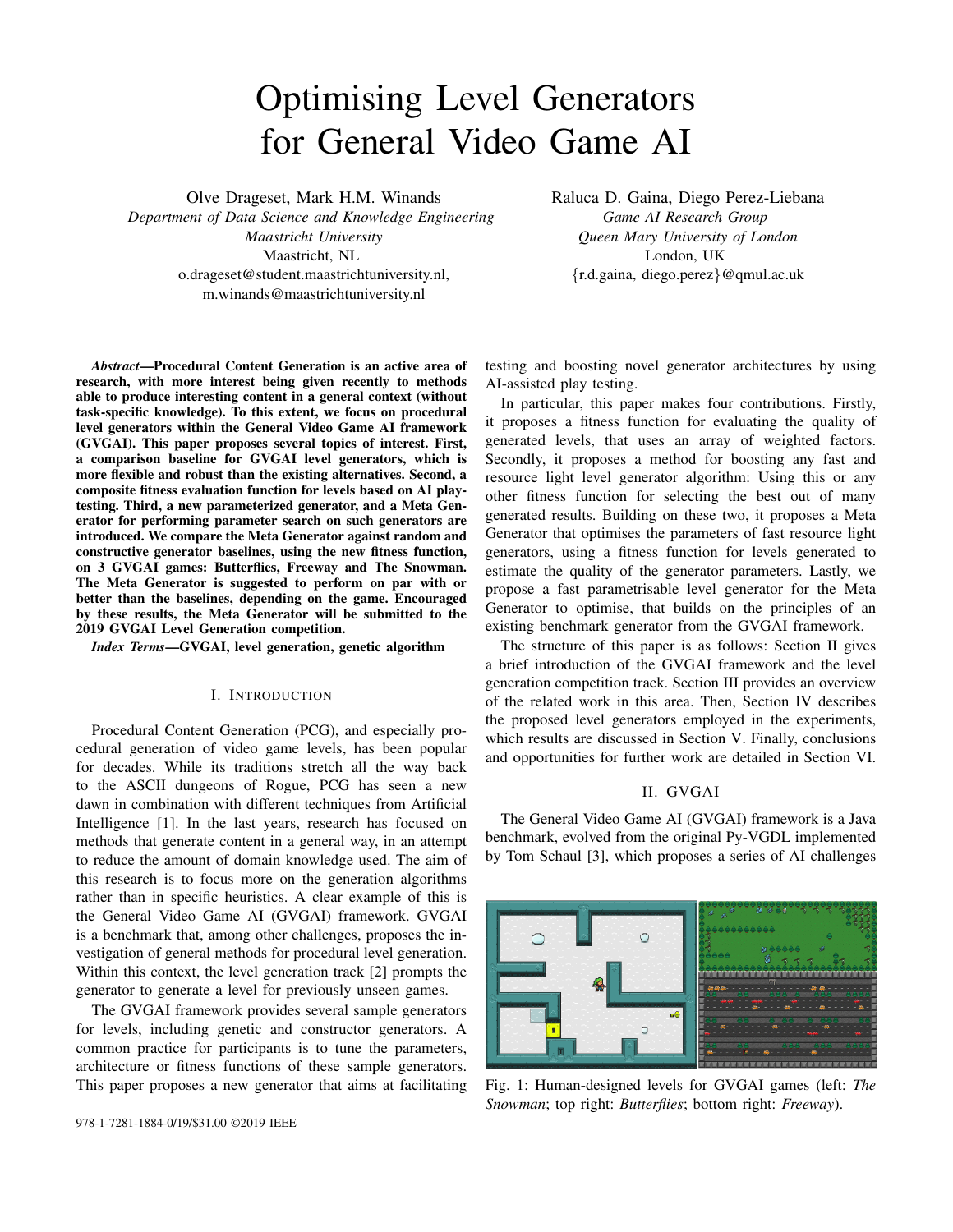GVGAI games [17], thus we consider this as the next step for improving our method further.

# IV. LEVEL GENERATORS

This section describes the methods used in our experiments, and details our contributions: The POPULATION GENERATOR, the parameterized PERCENTAGE-WISE GENERATOR (PWG), the META GENERATOR, and the fitness evaluation function.

#### *A. Population Generator Baselines*

One of the problems when building level generators for the GVGAI Level Generation competition is that after the generator is built and the fitness evaluation function is designed, there is no good baseline measure to compare the generator's output quality with. Out of the baseline generators given by the competition organizers, while the GA relies on a fitness function and validates the playability of all levels before returning them, the random and constructive generators produce a single level without playtesting or validating it. From this point on we will refer to the latter approach as one-shot generation. Our hypothesis is that, even without performing any genetic operations, testing and validating levels is a large part of the performance difference between the genetic algorithm and the one-shot generators. This motivated us to build a framework around continuous one-shot generators (called the Population Generator), as well as a fitness function for noisy evaluation of generated levels. This turns a one-shot generator into a continuously improving generator that can keep generating and testing levels for any amount of time. When time runs out, it returns the best level in the population, according to the fitness function.Fitness values are normalized across the entire population of levels generated for a game.

## *B. Percentage-Wise Generator*

The Percentage-Wise Generator (PWG) is the base generator used in our experiments. The PWG was designed with a desire to minimize the assumptions we make about the game we are generating levels for, and to increase generality by minimizing the reliance on human-injected bias. The sample constructive generator in the GVGAI Level Generation competition is a counter example. Because of these considerations, the PWG is based loosely on the random level generator. The biggest difference is that it is parameterised, taking into account the following when generating levels:

Percentage of each sprite that should be used.

Whether the  $(x, y)$  coordinates of each sprite should be sampled from a Gaussian distribution.

Mean of the distribution.

Standard deviation of the distribution.

Size of the level and whether a border of static wall should be placed around the level.

Details of the parameter search space are depicted in Table I (float parameters are continuous, bounded between 0 and 1). The Mean and St.dev parameters are scaled by the Width and Height parameters. The PWG only uses information about three types of sprites: the avatar, walls, and open space. In

TABLE I: Generator parameter search space

| Parameter                          | Type    | Search space |
|------------------------------------|---------|--------------|
| Sprite usage <sub>n</sub>          | Float   | [0,1]        |
| x-Gaussian sampling <sub>n</sub>   | Boolean | true, false  |
| y-Gaussian sampling $n$            | Boolean | true, false  |
| x-Distribution mean $_n$           | Float   | [0,1]        |
| y-Distribution mean $_n$           | Float   | [0,1]        |
| x-Distribution st.dev <sub>n</sub> | Float   | [0,1]        |
| y-Distribution st.dev $_n$         | Float   | [0,1]        |
| Level border                       | Boolean | true, false  |
| Width                              | Integer | [4, 18]      |
| Height                             | Integer | [4, 18]      |

terms of injected bias, the PWG knows that exactly one avatar must exist, that a frame of static walls is an option (enabling the frame is a boolean parameter), and that having more than half of the area of the level being covered by open space is a good place to start the optimisation process. It is not, however, told anything about the purpose or function of any of these sprites or their interactions. The GVGAI Level Generation competition explicitly gives access to this knowledge, and several other generators use it. We chose to avoid using it in order to make our method as general and requiring as little information as possible.

## *C. Meta Generator*

The Meta Generator relies on optimising the parameters of other level generators (in our case, the PWG). The fitness evaluation of the sub-generators involves generating and evaluating levels using the fitness function described in Section IV-D. By addressing the generator optimisation task, the level generation task is implicitly addressed as well.

*1) Motivation:* The level search space for GVGAI games is large, and current methods for simulation-based level fitness evaluation are relatively expensive. Thus we hypothesize that genetic level generators rely on having a good population initialization in order to find a "good" (according to a fitness function) solution within the allocated time. It would therefore be optimal to have a much faster generator that delivers many good levels, before using a genetic algorithm to improve upon them to find one high-quality level. Having a generator that can quickly and consistently make levels that are even close to being good for any never-seen-before games is difficult.

The idea behind the Meta Generator is to optimise the parameters of a fast generator. The best levels generated during the search can be used as the initialization set for genetic search in the level space, or the best level found so far can be returned directly. Additionally, this system can be used to supply a player with a continuous stream of levels, by running the optimized Meta Generator in the background during play.

*2) Generator Population and Level Population:* When optimising the parameters for the PWG, we maintain a population of generator parameters. This population keeps track of which generators produced what levels, so that we can calculate the fitness of each generator as the average fitness of the levels it has produced. A combined population of all the levels generated and evaluated so far by the Meta Generator is also maintained. Just like for the Population Generators, the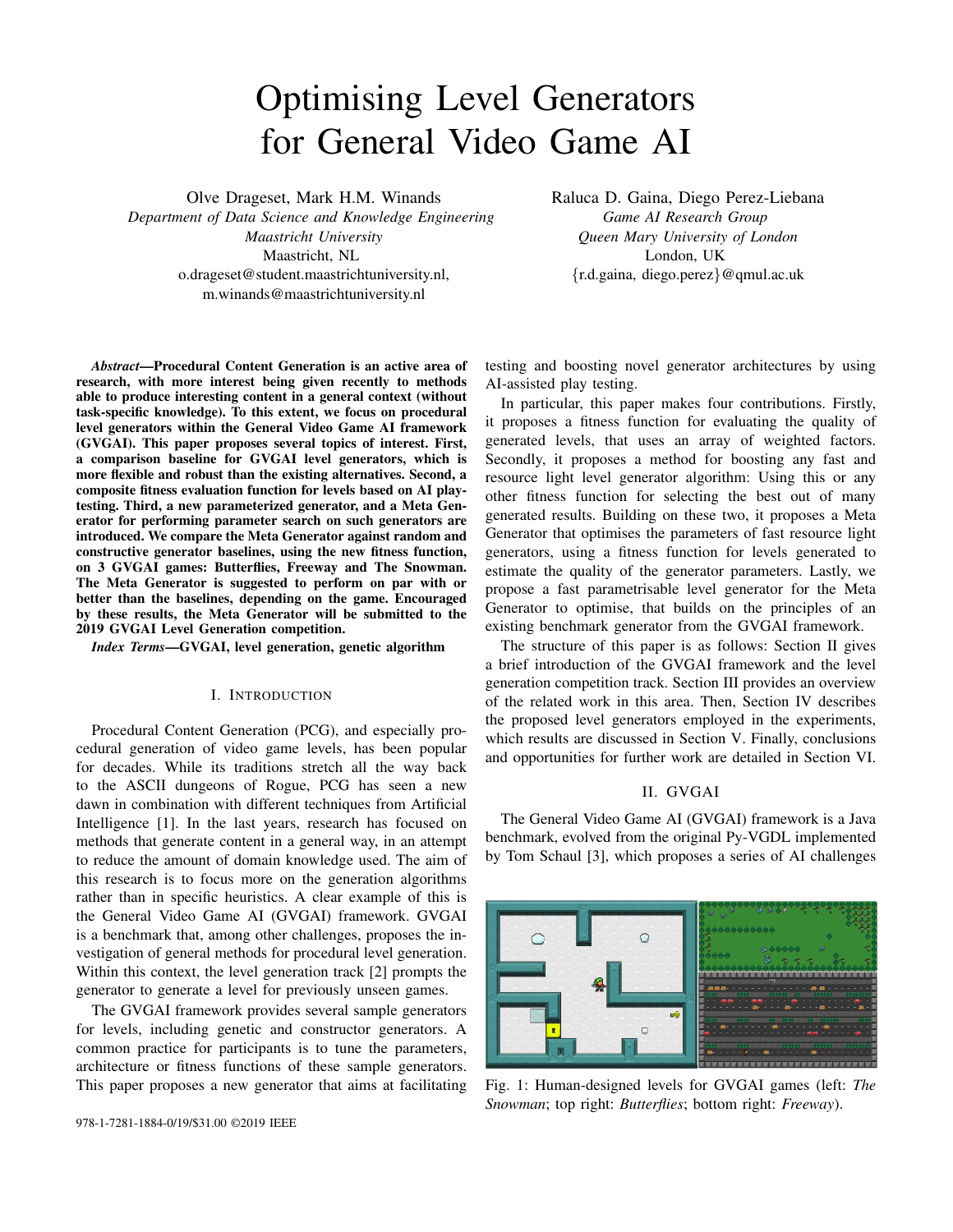information from all the levels generated is used to calculate the fitness of each individual level, normalized across the population of levels generated for a game.

*3) Parameter Optimisation Algorithm:* The Meta Generator uses mutation and crossover to search the parameter space of the PWG. It uses Upper Confidence Bounds (UCB; [18]) to select in which direction to guide its search. The UCB formula is depicted in Equation 1, split into 2 terms for exploitation (first) and exploration (second).  $V_i$  is the value estimation of the generator i. This value is the average fitness of the levels generated so far, and the assumption is that it translates to the generator being a good candidate for crossover and mutation. generator being a good candidate for crossover and mutation.<br>C is the exploration parameter, which is set to  $\sqrt{2}$ . N is how many levels have been generated in total, and  $n_i$  is how many levels have been generated by the generator.

$$
UCB = V_i + C \sqrt{\frac{\ln N}{n_i}} \tag{1}
$$

The UCB value balances exploration of areas that have not been explored and the exploitation of areas that are promising. As outlined in Algorithm 1, the Meta Generator focuses its search on the generator with the highest UCB value, using a (1, ) roulette wheel (fitness proportionate) selection strategy. This means the generator with the highest UCB value is picked, and other generators are selected and crossed with the top generator. Each time a generator is selected for reproduction, one more level is generated using its parameters before continuing. This encourages the noisy fitness evaluation of the more promising generator parameters to become more accurate, which means we avoid repeatedly using parameters for crossover that are objectively unfit, but inaccurately evaluated. In the case where all results of crossovers and mutations are worse than the previous population, forcing the existing generators to keep producing levels further ensures that we keep exploiting our current best generators.

## *D. Noisy Level Fitness Evaluation*

The fitness evaluation function for levels is a compound measure of 8 factors, that are calculated from the data of several General Video Game AI agents playing the level (see Section II-B for details of agents used).

 $f_1$  WIN FACTOR: This factor measures how much better YOLOBOT performs than OSLA and DO NOTHING, in terms of win percentage (every game in GVGAI can be won or lost).

 $f_2$  SCORE FACTOR: This factor measures how much better YOLOBOT performs than OSLA and DO NOTHING in terms of game score. Looking at the difference between the performance of agents with various skill levels as an indicator of game skill depth has been tried before in adversarial games [13] and single player games [12].

 $f_3$  DANGER FACTOR: This factor measures how close the AI is to death on average throughout the game. The danger score at a given frame is calculated by doing  $m$  random roll-outs of length  $n$ , and seeing how many of them end up in death. The DANGER FACTOR is Algorithm 1 Meta Generator pseudo code. It optimizes level generator parameters, returns the level with the highest fitness.

*Input:* Parameterised one-shot generator q *Input:* Fitness function f *Input:* Time budget t *Output:* A GVGAI Level.

- 1:  $gPop \leftarrow initializePopulation(g)$
- 2:  $IPop \leftarrow Empty$
- 3: while time  $\langle t \rangle$  to
- 4: generator  $\leftarrow$  gP op: maxUCB()
- 5: level  $\leftarrow$  generator: generate Level()
- 6:  $fitness \leftarrow f(level)$
- 7: lP op:add(level; f itness)
- 8: gP op:update(g; level)
- 9: parents  $\leftarrow$  rouletteSelect(; gPop)
- 10: of f spring  $\leftarrow$  crossover(g; parents)
- 11: offspring:mutate()
- 12: for child in offspring do
- 13: levels  $\leftarrow$  child:generate(n)
- 14:  $fitness \leftarrow f(levels)$
- 15: lP op:add(levels; f itnesses)
- 16: gP op:add(child; levels)
- 17: **end for**
- 18: end while
- 19:  $level \leftarrow IP$  op:best()
- 20: return level

the average danger score for the round. While game AI evaluations have been used before to estimate the difficulty of games [19], danger should not be confused with difficulty. An agent can have a 100% win rate, and still experience a high sense of danger throughout the game. Conversely, it can also experience no danger at all, up until the point at which it loses the game.

 $f_4$  DANGER RATE FACTOR: This factor measures the presence of danger rather than the degree of it. It returns the percentage of time the AI is within reach of death, i.e. any one of the danger-measuring roll-outs at a game tick ends in death.

 $f<sub>5</sub>$  INTERACTION FACTOR: This factor measures how many interactions take place between the avatar, its spawned attacks (missiles, sword strikes), and the other sprites in the level. The assumption is that having more interactions is more interesting.

 $f<sub>6</sub>$  UNIQUE INTERACTION FACTOR: It measures how many unique types of interactions the avatar and its spawned attacks have with the environment. The assumption is that a player is more stimulated by a level that encourages more of these interaction types to take place.  $f_7$  LENGTH FACTOR: If a level is solvable, it is desirable that the solution takes longer. The assumption is that a longer solution is less likely to feel trivial to the player.  $f_8$  SOLVABILITY FACTOR: It indicates if any of the three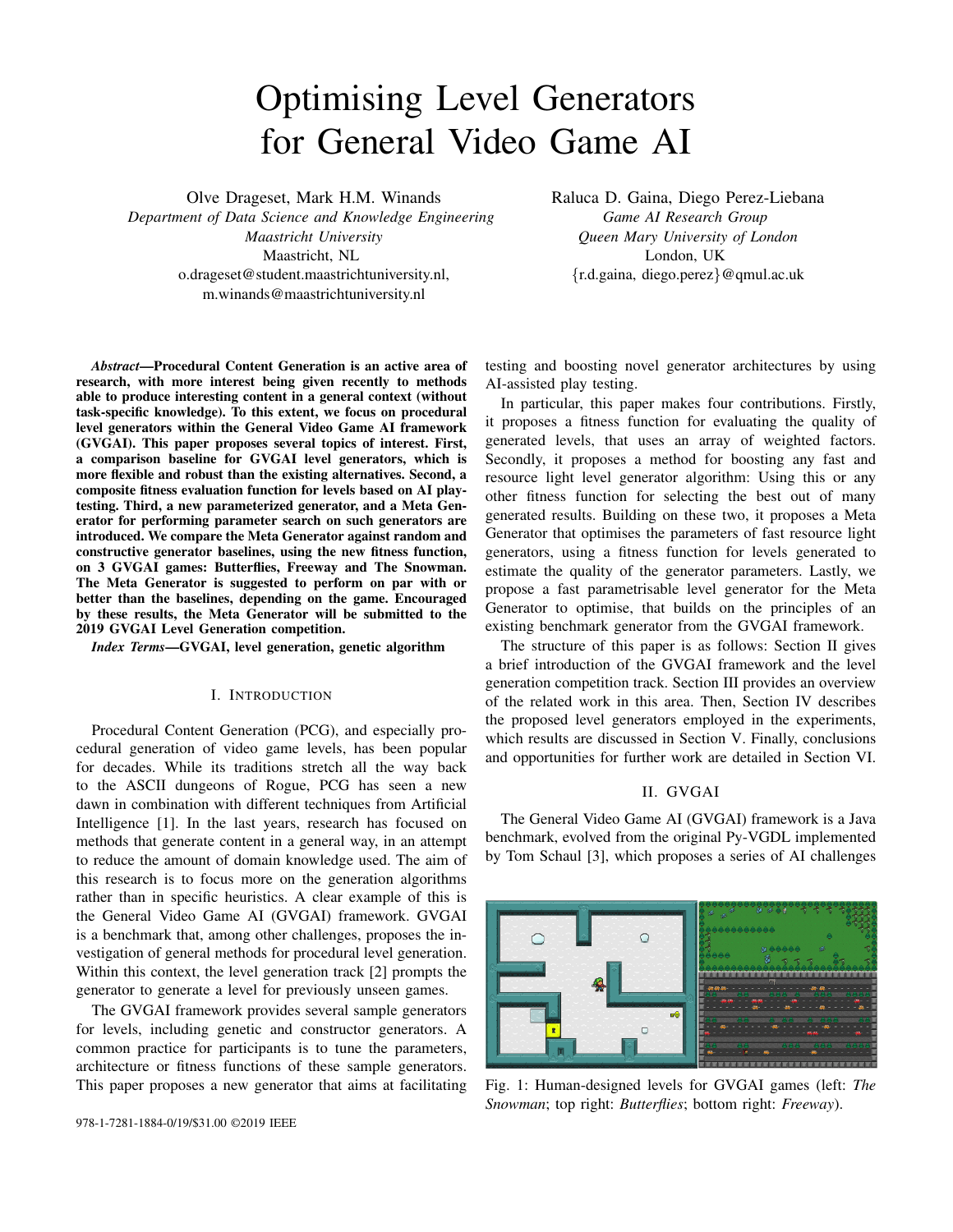AI agents could solve the level in any of their attempts.

All factors (except  $f_8$ ) are measured over a number of simulations, and because the agent and the games are stochastic, results may vary. The total fitness score of a level is calculated according to Equation 2 (solvability is excluded), where  $W<sub>n</sub>$ is the weight of the  $n$ -th factor. Each individual factor is normalized in the range [0,1], according to all other observed values for that factor for the same game. The weights should preferably be adjusted in accordance with human preference, but, for the lack of such data, they were set, from  $W_1$  to  $W_7$ , as follows: (3,2,2,1,1,1,1).

$$
f_L = \frac{\sum_{n=1}^{7} f_n * w_n}{\sum_{n=1}^{7} w_n}
$$
 (2)

This puts fitness in the range [0; 1]. If the level is unsolvable, the fitness becomes  $f_L - 1$ , putting it in the range  $[-1, 0]$ . This is done to reflect that any solvable level is better than an unsolvable level: the player should be able to win.

## V. EXPERIMENTS

The goal of the experiments is to compare the performance of the random and constructive generators against the Meta Generator proposed in this paper, when provided with a 5 hour budget as in the GVGAI Level Generation competition. Each of these 3 generators was set to generate levels for 3 Eh is repeated 5 times. The experiments were performed on IBM System X iDataPlex dx360 M3 Server nodes, where each had one Intel Xeon E5645 processor core allocated to it, and a maximum of 2GB of RAM of JVM Heap Memory.

# *A. Results*

Figure 3 shows the average fitness (over 5 runs) of the best level generated so far (the one that would be returned at that point), by each of the generators. The difference between the performance of the three generators depends on the game.

*1) Butterflies: Butterflies* is a simple game in which a random spread of sprites can lead to a level that is challenging and plays well. It therefore makes sense that the Meta Generator only makes marginal gains on the baselines. When we analyse the levels generated by each of the generators, it becomes apparent that the small difference in fitness actually accounts for the fact that the Meta Generator is able to build levels of much larger size. The random and constructive generators restrict the size of their levels because of the small number of sprite types. A larger level makes for longer games, and due to the Length Factor  $(f_7)$  this adds to the fitness on solvable levels. We see the larger levels produced by the Meta Generator as more enjoyable for humans than the very compact ones produced by the baselines.

*2) Freeway: Freeway* is a more complicated game. In addition to also being stochastic, it has many more sprite types. In addition to this, traditional *Freeway* levels are all structured in a specific way: the car spawners are located in key places in order for the game to be recognizable and make sense to humans. While random scattering of sprites works well for



Fig. 3: The average fitness of the best level of each generator over the course of 5 hours of continuous generation. From top to bottom: *Butterflies*, *Freeway* and *The Snowman*. Colored area indicates standard deviations.

*Butterflies*, it does not for *Freeway*. The constructive generator uses and builds in a specific way that is good for dungeonstyle maps, but it is not effective in *Freeway* as we can see in Figure  $3$   $\theta$ ). From the lower middle fitness distribution in Figure 5 we can see that the constructive generator produces a considerable amount of low fitness (but playable) levels, as well as some levels on par with the other generators. Interestingly, when inspecting the final generation of *Freeway* levels, the constructive generator is the only one that managed to construct a level that is somewhat sensible (more on this later). The Meta Generator and its PWGs have no way of biasing the levels produced to have patterned structure and spacing the sprites in a certain way, which is what we imagine is most beneficial for *Freeway*.

*3) The Snowman: The Snowman* is the only puzzle game out of the three. It is also the game where the largest difference in fitness is observed. The Meta Generator outperforms the constructive and random generators, who do not generate any levels that are solvable by YOLOBOT. While the Meta Generator starts out poorly as well, it explores different generator parameter until it finds a playable level, and starts using the parameters of the successful PWG as a basis for further exploration. As can be observed in the right-most row of histograms in Figure 5, this leads to not only one or two playable levels, but a sizable population of playable levels. Upon further inspection, it turns out that the levels generated by the constructive and random generators are actually fairly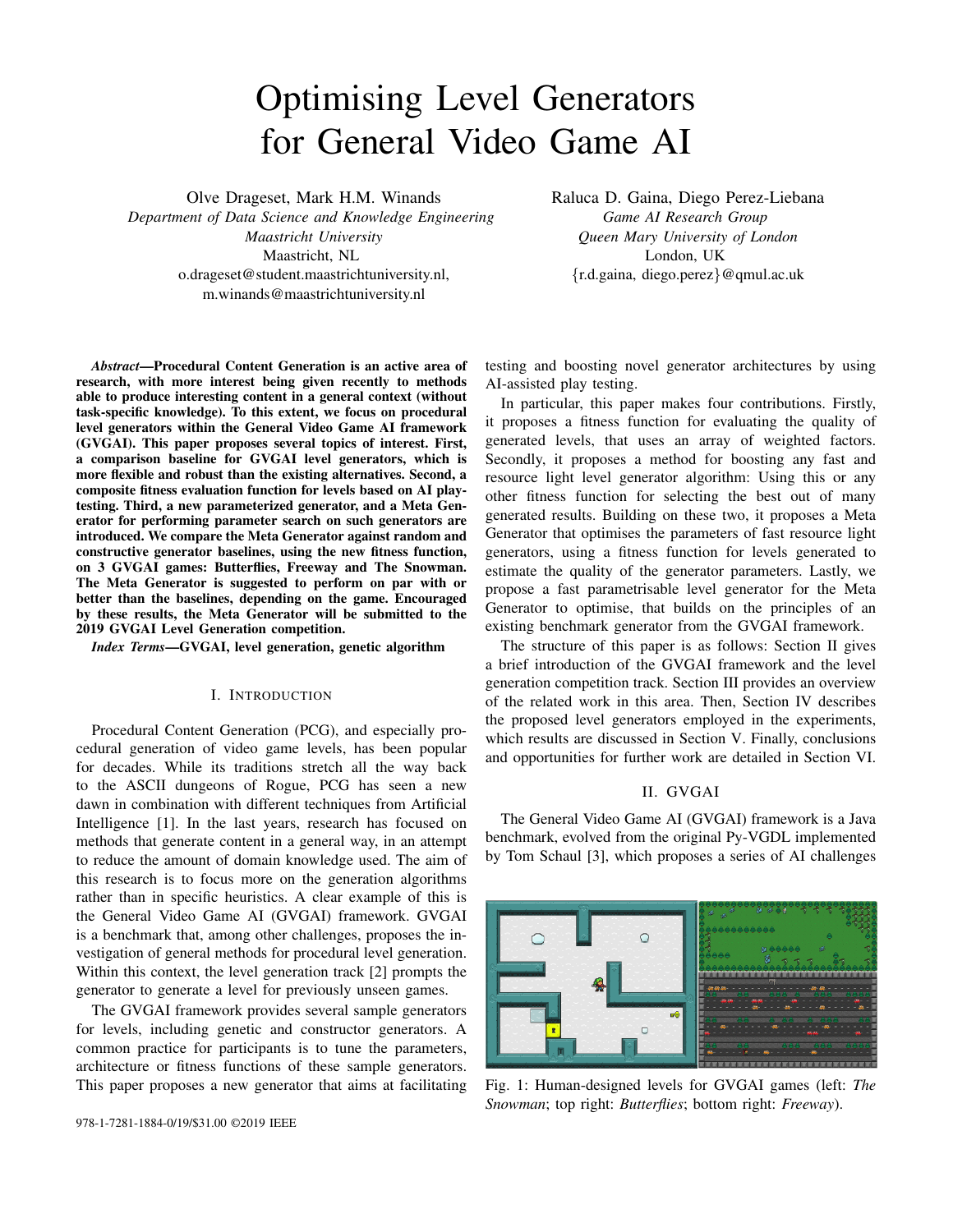simple to solve for humans, but they are consistently too large and too cluttered for YOLOBOT to solve. The Meta Generator is the only one out of the three that manages to create smaller, relatively uncluttered levels that YOLOBOT can solve, because it is free to change the size of the level and cover percentage of all the sprite types.

*4) Summing up:* The constructive generator brings a stronger bias into its levels, and that seems to disadvantage it slightly going up against the less biased random and Meta generators. The random generator also has a strong bias in size and cover percentages that disadvantages it in a situation like this, where there is an opportunity to sample a large amount of different combinations and test their fruitfulness. The Meta Generator achieves a similar performance to random, although outperforming both baselines in *The Snowman*.

## *B. Generated Levels*

Observe in Figure 4 examples of levels returned at the end of 5 hours of generation, by each of the generators. For *Butterflies*, we can see how the size restrictions imposed by the random and constructive generators limit them from discovering the benefit of a larger level. For *Freeway*, we can see that the basic idea of the game is completely deconstructed, as the floor tiles where the goal and player can spawn (light grey) are spread out completely, and are dangerously placed. In *Freeway* levels, YOLOBOT is superhuman at avoiding fast moving danger, so implementing a more human-like behaviour with longer reaction time similar to [2] might help bias the levels to be less hectic. The constructive generator (right) surprised by creating one level where 3 out of 4 spawn points are safe from traffic, but this is purely by chance. While the levels generated by the Meta generator on the two other games differ visually from the Population Generators, the similarity between the Random and Meta on Freeway is striking. For *The Snowman*, we observed that levels returned by the random and constructive generators were generally cluttered and large. The size is determined by the sprite set, and the percentage of the board that is to be filled with sprites is not variable. The Meta Generator tended to return sparser and smaller levels.

#### VI. CONCLUSIONS AND FUTURE WORK

In this paper we describe a fitness evaluation function based on several factors, which is used by 3 different generators to evaluate the quality of generated levels in the General Video Game AI framework (GVGAI): random, constructive and our proposed Meta Generator. The Meta Generator builds upon a parameterized version of the random generator and evolves its parameters in order to produce better levels. The random and constructive generators are tested in continuous runs over 5 hours (as per the GVGAI Level Generation competition rules) in 3 GVGAI games, *Butterflies*, *Freeway* and *The Snowman* and are shown to perform similarly or worse than the Meta Generator (using the same budget), depending on the game.

The constructive generator brings a strong bias into its levels, which seems to disadvantage it going up against the Random and Meta generators. The Meta Generator gains in



Fig. 4: A sample of the best levels returned at the end of 5 hours. From top to bottom: *Butterflies*, *Freeway* and *The Snowman*. From left to right: Meta, Random, Constructive.

fitness over both the Population Generators from its extra flexibility, and this flexibility seems to have a larger impact in games that are more difficult to produce levels for.

The next experiment lined up is to compare the performance of the Meta Generator against a strong genetic level generator, such as the original GVGAI genetic baseline [2], using comparable one-shot generators for population initialization. This Meta Generator will be entered into the 2019 GVGAI Level Generation competition, where it can be tested rigorously against other generators. A detailed comparison with previous competition entries is also considered for future work.

The parameter optimisation performed by the Meta Generator could be further improved. A more powerful method such as The N-Tuple Bandit Algorithm (NTBEA) [15] [20] could be used, which has been shown to work well for online parameter tuning [21]. One line of work would be using a population of NTBEAs larger than the thread pool. After a thread completes a step on one NTBEA instance, the thread picks which Meta Generator instance to work on next by using UCB to select from those available.

The weighting of the factors in the current fitness function could also be adjusted so that the fitness score aligns better with human experience. Browne and Maire [22] focused on human experience in their approach, which contributed to the creation of the award-winning board game Yavalath. It can be applied similarly to the evaluation of video game levels, by extracting features of human play together with their explicit preference indications for a level.